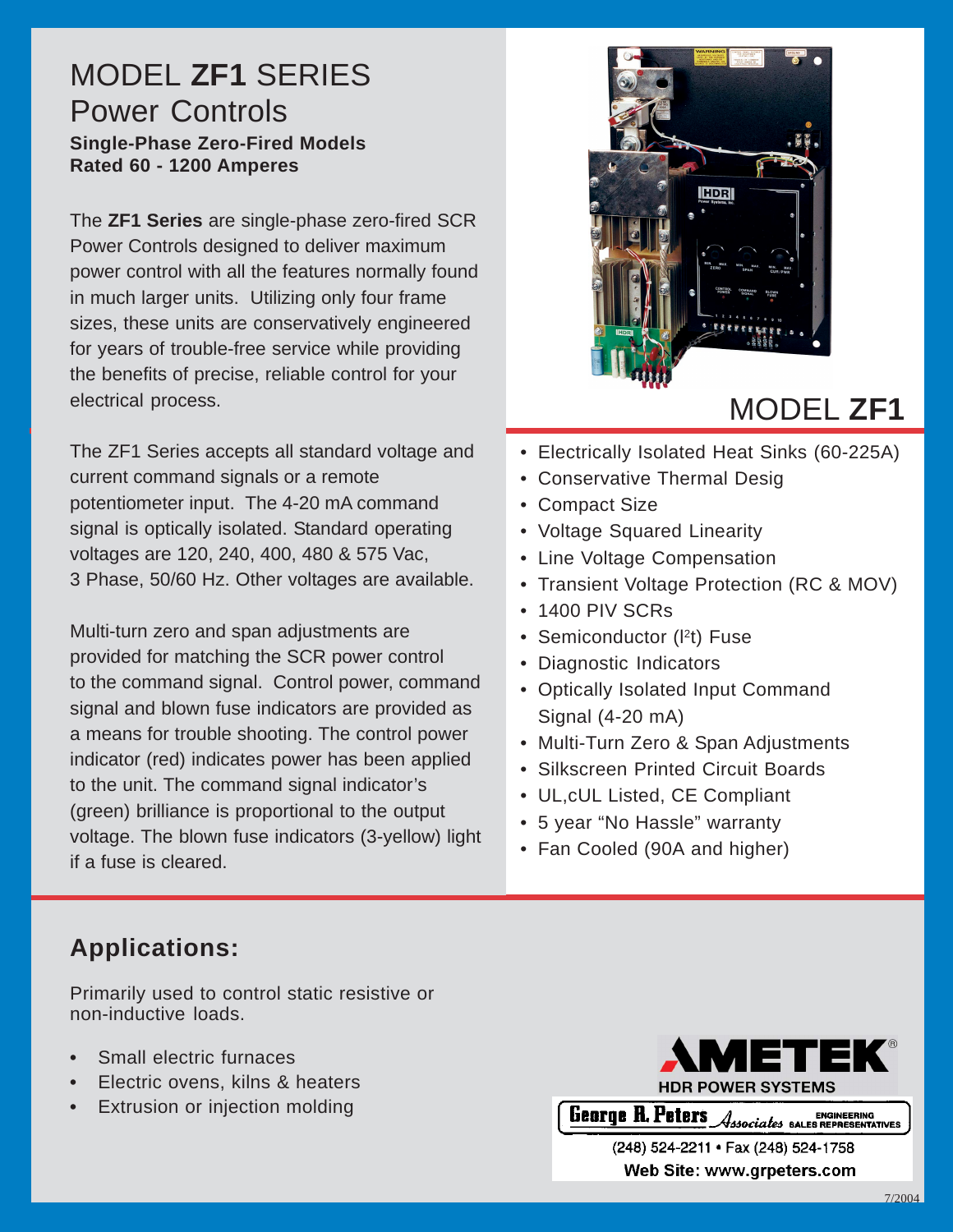

Depth: 9.25





#### **Model ZF1** 350-500A

Depth: 8.500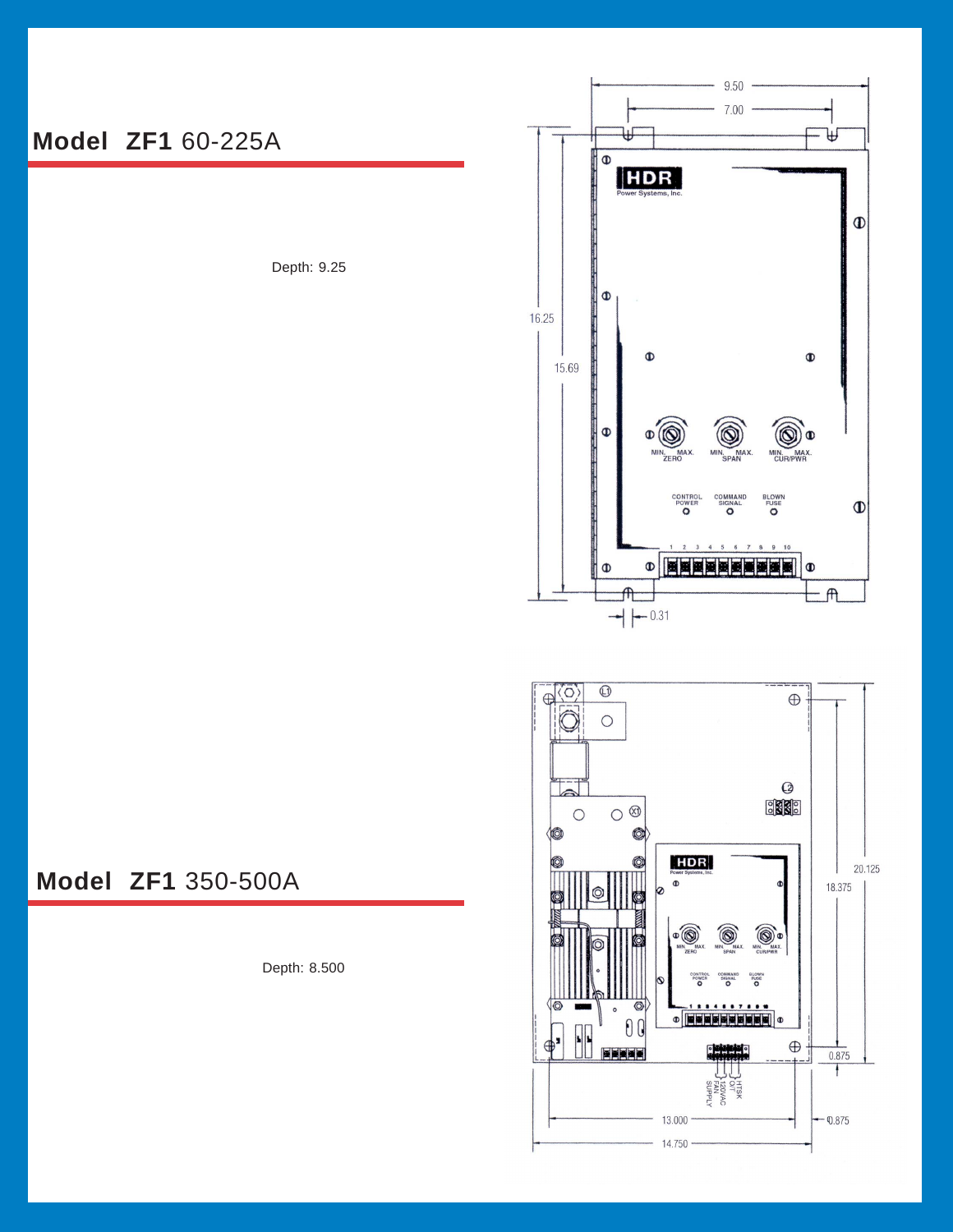



### **Model ZF1**650A

Depth: 8.5

## **Model ZF1** 800-1200A

Depth: 8.5